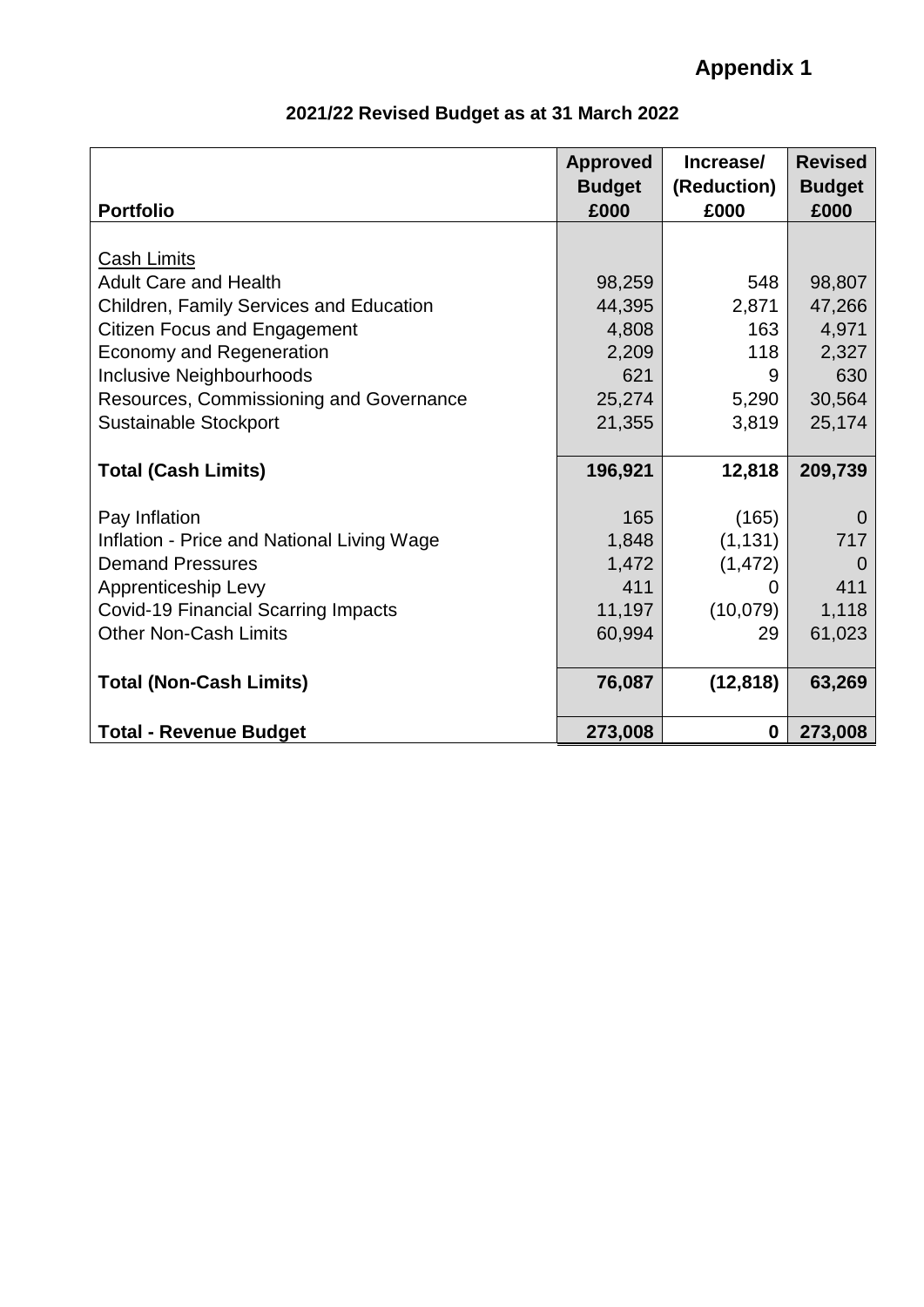## **Appendix 2**

## **HOUSING REVENUE ACCOUNT - 2021-22 QUARTER FOUR**

|                                                  | <b>Budget</b><br>2021/22 | <b>Full</b><br>Year<br><b>Outturn</b><br>2021/22 | <b>Variance</b> |
|--------------------------------------------------|--------------------------|--------------------------------------------------|-----------------|
|                                                  | £000                     | £000                                             | £000            |
| <b>Expenditure</b>                               |                          |                                                  |                 |
| Maintenance & Management                         |                          |                                                  |                 |
| Management Fee                                   | 28,783                   | 28,783                                           | $\overline{0}$  |
| <b>Strategic HRA Management</b>                  | 1,380                    | 1,380                                            | $\overline{0}$  |
| Rents, rates, taxes & other charges              | 193                      | 231                                              | 38              |
| <b>Total Management and maintenance</b>          | 30,356                   | 30,394                                           | 38              |
| <b>Other Expenditure</b>                         |                          |                                                  |                 |
| HRA share of interest charges                    | 5,463                    | 5,427                                            | (36)            |
| Depreciation of fixed assets                     | 11,907                   | 11,967                                           | 60              |
| Debt Management Costs (Treasury Management)      | 65                       | 50                                               | (15)            |
| Bad debts provision                              | 527                      | 147                                              | (380)           |
| Solar PV Interest                                | 98                       | 98                                               | O               |
| Solar PV Voluntary MRP                           | 126                      | 126                                              | 0               |
| New Build MRP                                    | 525                      | 525                                              | 0               |
| New Build Interest                               | 449                      | 449                                              | $\overline{0}$  |
| New Build Management and Maintenance             | 162                      | 149                                              | (13)            |
| <b>Water Charges</b>                             | 4,597                    | 4,462                                            | (135)           |
| Sub-total                                        | 23,919                   | 23,400                                           | (519)           |
| <b>Total Expenditure</b>                         | 54,275                   | 53,794                                           | (481)           |
| <b>Income</b>                                    |                          |                                                  |                 |
| Rents - Dwellings                                | (41, 914)                | (42,020)                                         | (106)           |
| <b>Rents from Affordable Rented</b>              | (780)                    | (781)                                            | (1)             |
| <b>Rents from New Build units</b>                | (1, 183)                 | (1,082)                                          | 101             |
| <b>Rents Non Dwellings</b>                       | (300)                    | (300)                                            | 0               |
| <b>Charges for Services &amp; Facilities</b>     | (4, 199)                 | (4,233)                                          | (34)            |
| Solar PV FIT income                              | (1,350)                  | (1, 477)                                         | (127)           |
| RHI Income                                       | (384)                    | (515)                                            | (131)           |
| Water Income                                     | (4, 597)                 | (4, 462)                                         | 135             |
| <b>Retained Income from RTBs</b>                 | (91)                     | (77)                                             | 14              |
| <b>Total Income</b>                              | (54, 798)                | (54, 947)                                        | (149)           |
| <b>Net Cost of Services</b>                      | (523)                    | (1, 153)                                         | (630)           |
|                                                  |                          |                                                  |                 |
| Investment Income                                | (30)                     | (10)                                             | 20              |
| Sub-total                                        | (30)                     | (10)                                             | 20              |
| <b>Net Operating Expenditure</b>                 | (553)                    | (1, 163)                                         | (610)           |
| (Surplus)/Deficit for year                       | (553)                    | (1, 163)                                         | (610)           |
|                                                  |                          |                                                  |                 |
| (Surplus)/Deficit brought forward                | (1,000)                  | (1, 441)                                         | (441)           |
| <b>Future Investment Reserve Brought Forward</b> | O                        | 441                                              | 441             |
| <b>Future Investment Reserve</b>                 | 553                      | 1,163                                            | 610             |
| <b>Accumulated (Surplus)/Deficit</b>             | (1,000)                  | (1,000)                                          | $\bf{0}$        |